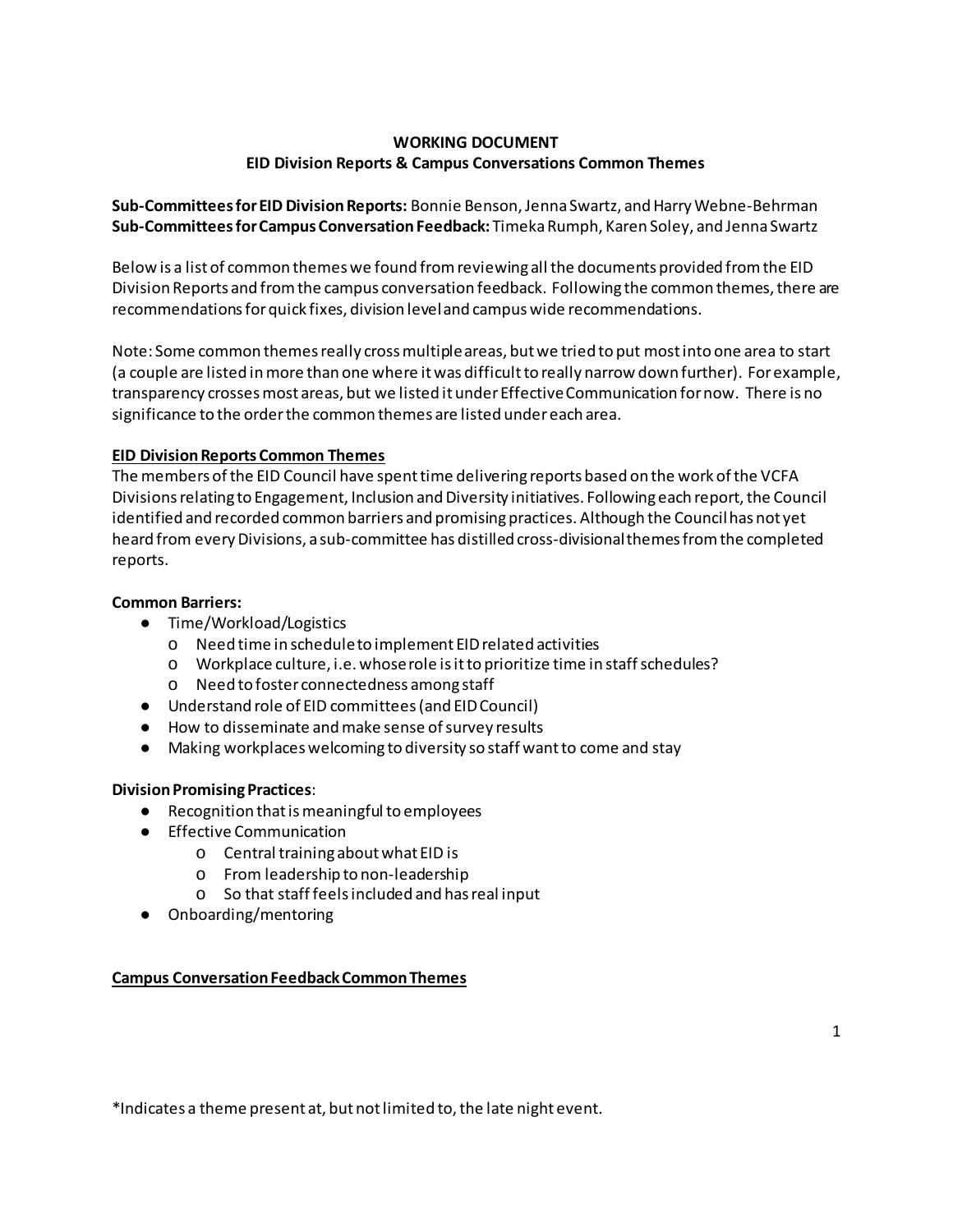A sub-committee has diligently worked to extract common themes from the pages and pages of notes we collected from four campus conversations held in early May. The themes are organized into five areas: meaningful recognition, effective communication, professional growth and development, recruitment and retention and creating and inclusive and respectful environment. We also tagged each area with the corresponding 2014 EID Survey Area.

### **2014 VCFA EID Survey Areas**

- **1. Environment of Work Unit (Diversity, Welcoming)**
- **2. Relationship with Co-workers**
- **3. Tools and Opportunities (Communication, Professional Development, Recognition, Translated Materials)**
- **4. Work Unit (Mission, Quality, Meaningful work)**
- **5. Supervisors in Work Unit (Supervisor, Respect, Tools, Opportunities, Managers, Policies)**
- **6. Overall Satisfaction**
- **7. Other**

## **A. Meaningful Recognition (2014 Survey Sections 2, 3, 5, 6)**

- Small recognition is important, doesn't have to cost a lot
- Recognition needs to be equitable\*
- Important to know what type of recognition individuals prefer (many like public, but some don't)
- Recognition can mean access to opportunities/training \*
- Use additional time off as a reward such as an extra four hours of leave Promising Practices:
	- ❖ iAwards to recognize individual accomplishments

*iAwards are printed certificates given out to all staff by senior leadership. There are a mixture of serious and light-hearted awards to recognize employees for their hard work and silly things over the course of the year. Examples of awards might be "i-Care A lot" Award or the "i-need a vacation" award for someone who has worked a ton of hours.*

❖ Shout Outs

*Before each Divisional meeting staff is able to submit items in which staff members have gone above and beyond in their job description. Our Director then reads these 'shoutouts' and thanks each person for their efforts.*

- ❖ Appreciation Lunch
- ❖ Annual Awards
- ❖ Challenge Coins

*The Division purchases a small coin the size of a silver dollar. On the coin is images of the University, Division, and mission. Coins are awarded to staff for doing great things and to remind them the value of what they do. Departments often play a game where at a restaurant anyone can pull out their coin from the pocket. Those who don't have their coins on them must pick up the tab.*

- ❖ Monthly newsletter
- ❖ Small acknowledgements = big difference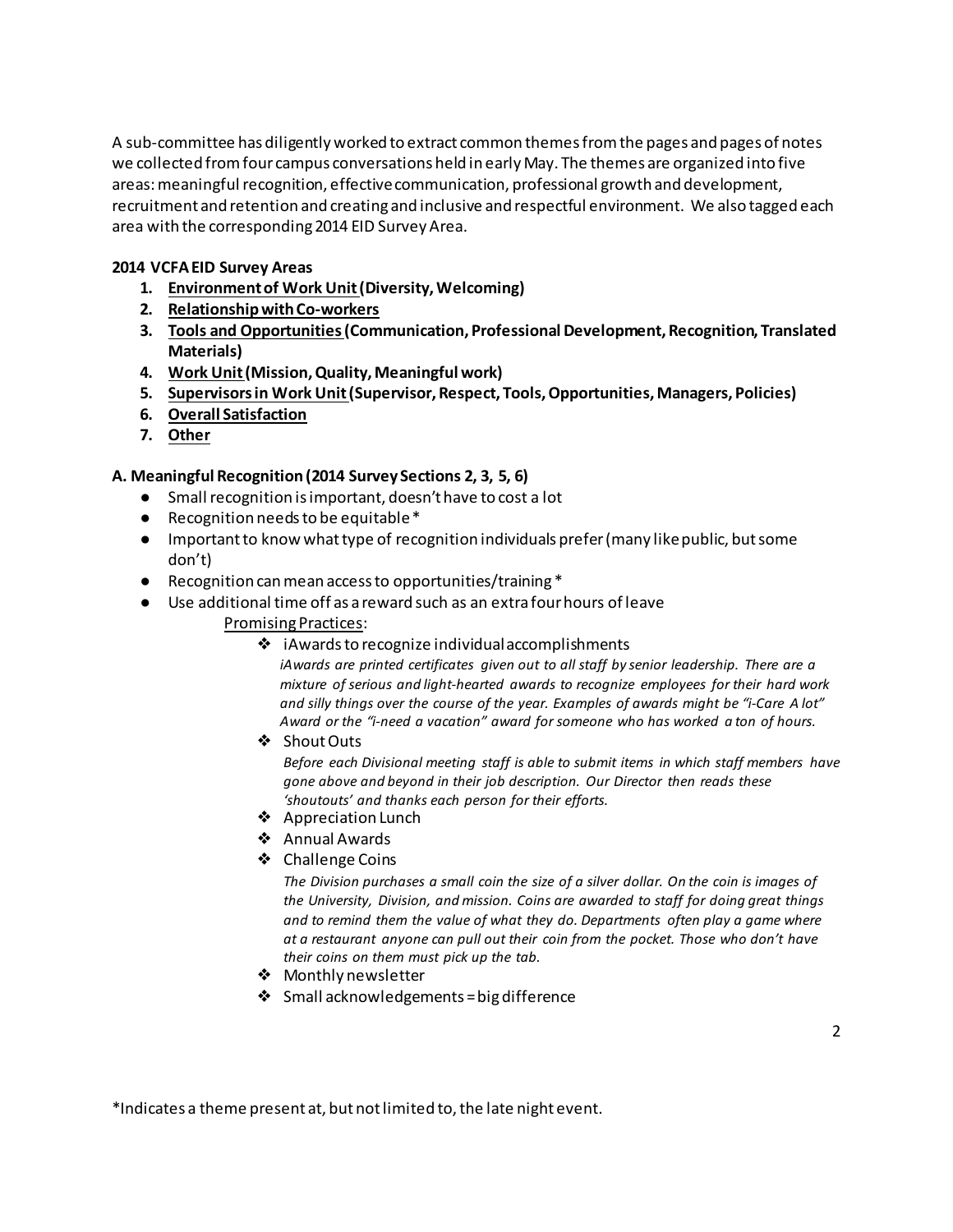## **B. Effective Communication (Survey Sections 1, 2, 3, 4, 5, 6)**

- Transparency
- Supervisory communication
- Equal access to information (not everyone has access to email) \*
- Tailoring communication to employee or group
- Communication of expectations up front
- Multiple languages can be a barrier to effective communication \*

## Promising Practices:

- ❖ Division-wide communications; shared communication across units
- ❖ Annual evaluation
- ❖ Supervisor development coaching
- ❖ Competency pyramid
- ❖ Onboarding assessment
- ❖ EID Survey promotion
- ❖ Focus groups
- ❖ Use of intranet
- ❖ EID discussion at regular meetings
- ❖ Suggestion box
- ❖ Mission/vision/values business card
- ❖ Monthly newsletter

### **C. Professional Growth and Development (Survey Sections 1, 3, 5, 6)**

- Access to Cultural Linguist Services (all employees) \*
	- o Multiple languages can be barrier to communication (English and non-English)
- Career development
	- o Possible career development progression noted in position description
	- o Career lattice plans
	- o Going back to tiered progression –meeting benchmarks to move to next level where there is a natural progression of learning specific skills.
- Mentoring
	- o Create a program for long-term employees –perhaps assign a mentor outside the division to help them reach the next level in their career
- Career growth not confined to within Division or Department See full picture and opportunity for the University or eventual return to Division or Department in a higher position after working somewhere to further develop skills and needed experience.
- Tuition, discounted tuition or reimbursement for UW classes Promising Practices:
	- ❖ Onboarding and mentoring
	- ❖ Career lattice an online tool for lateral moves/prof. development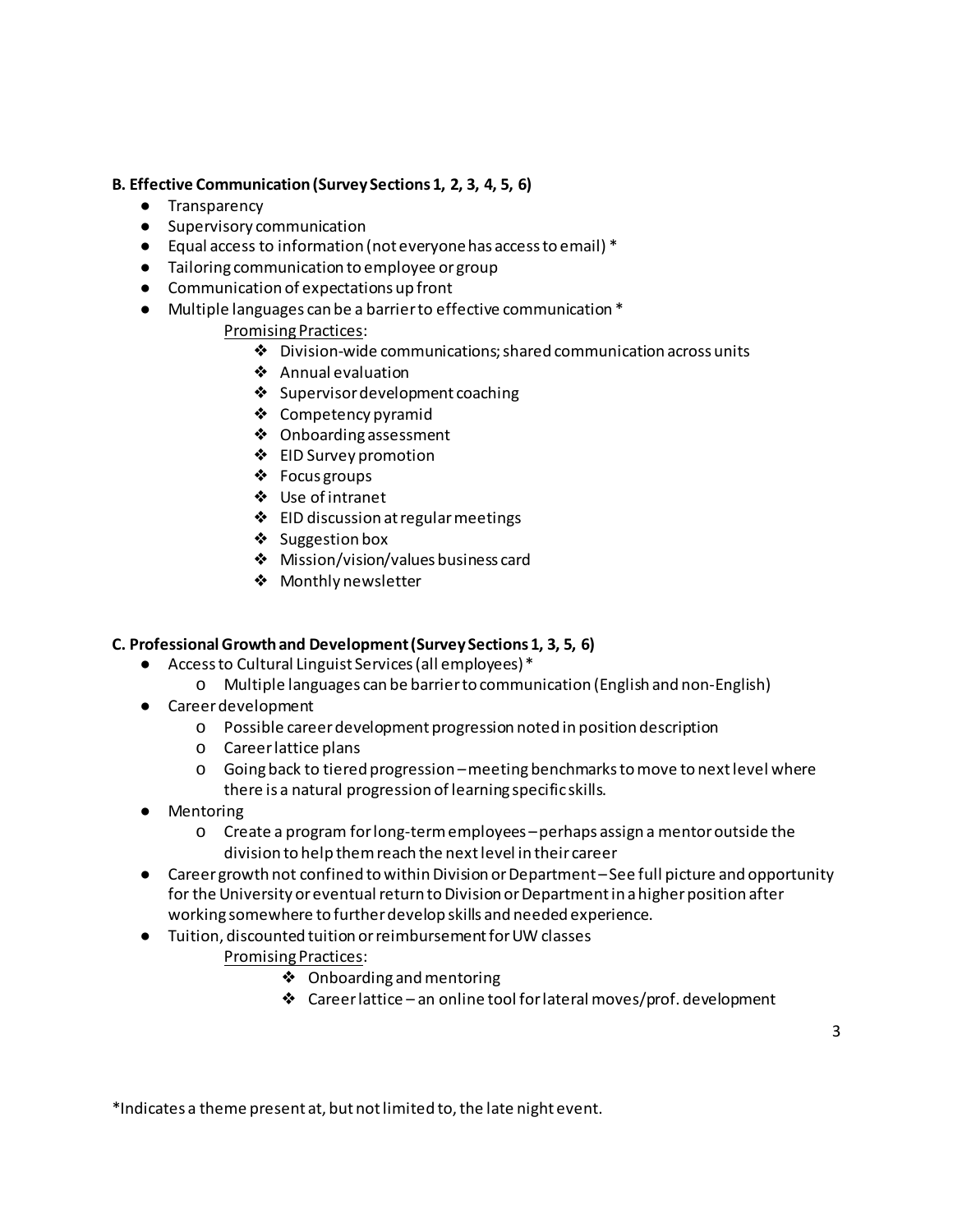- ❖ Self-evaluation tools (such as Individual Development Plan)
- ❖ EID training for everyone
- ❖ Goal-setting regularly
- ❖ Health and wellness initiative
- ❖ Annual evaluation
- ❖ Supervisor development coaching
- ❖ Competency pyramid
- ❖ Regular networking events
- ❖ Staff activities/ social and charitable events

#### **D. Recruitment and Retention (Survey Sections: 1, 2, 3, 4, 5, 6)**

- Hiring process is too long
- Selection panels are not diverse
- Retention happens with good supervisor relationship
- Difficulty of promotional processes –having to go through open recruitments –competing against outside candidates \*
- Flexible time within job or hours \*
	- Promising Practices:
		- ❖ EID competencies in supervisors review
		- ❖ Appreciation lunch
		- ❖ Regular goal-setting
		- ❖ Health and wellness initiatives
		- ❖ EID as part of culture
		- ❖ Competency pyramid
		- ❖ Urban League partnering in recruitment
		- ❖ Mentoring
		- ❖ Participation in campus initiatives and shared governance
		- ❖ Team building through community service
		- ❖ Supervisordevelopment coaching

#### **E. Creating an inclusive and respectful environment (Survey Sections 1, 2, 4, 5, 6)**

- Simple acknowledgement –saying hello, thank you, recognizing job well done
- Grace based environment –safe place to make mistakes without negatively impacting evaluation
- Disparity in treatment –need for equitable treatment
	- o Favoritism
	- o Bullying
	- o Across shifts/units
	- o How policies are applied
- Empowering employees to do job and being creative in accomplishing what needs to be done
- Environment for learning from one another
- Chance to interact socially inside and/or outside of work environment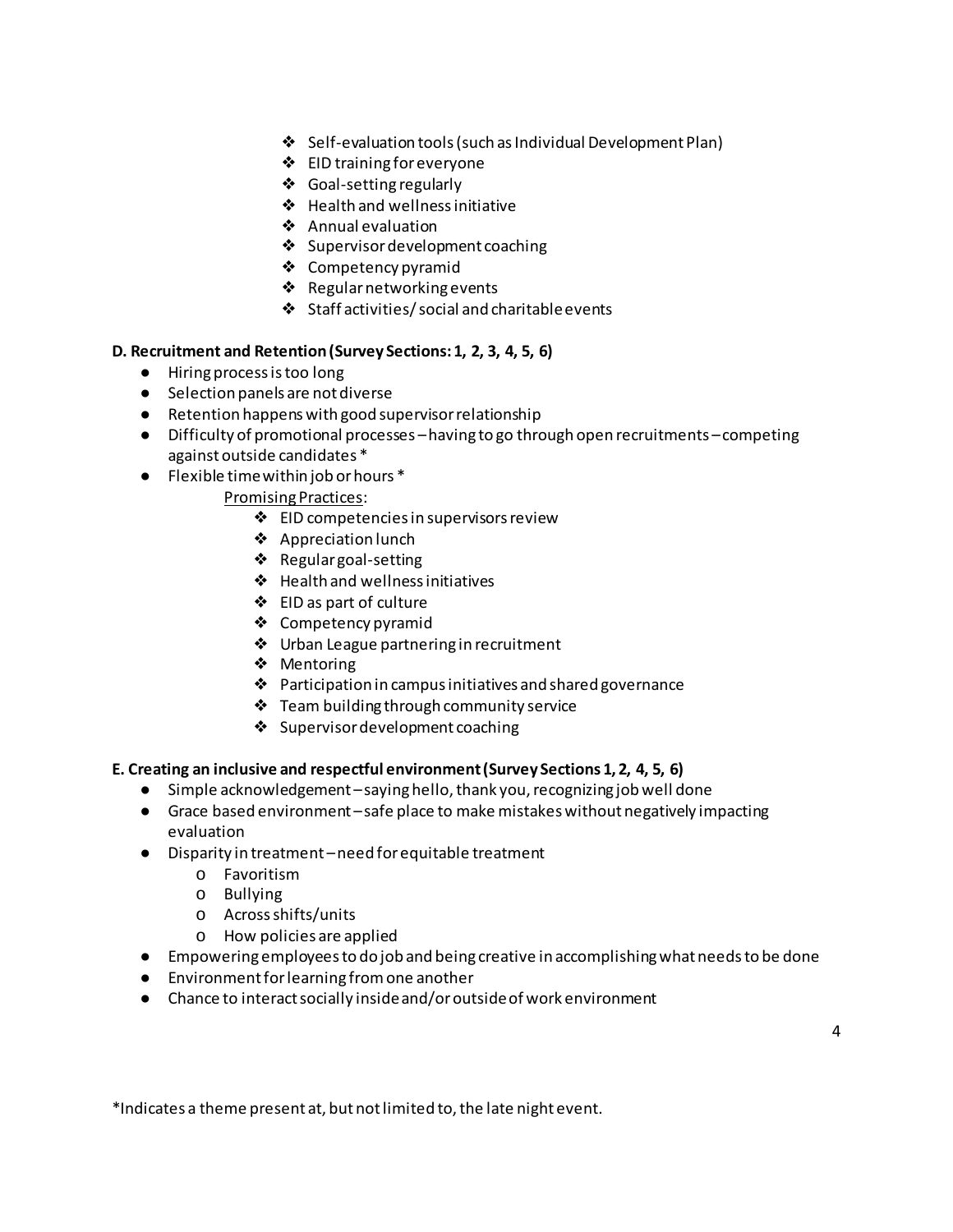- o Potlucks, Baby Showers, celebrating each other
- Availability of computers \*
- Space for taking breaks instead of having to sit in lobby to eat (e.g. custodians) \*
- Understanding cultural diversity (all staff)

# Promising Practices:

- ❖ "Coffee with Bob" (informal gathering with leadership)
- ❖ EID as part of workload
- ❖ Community service
- ❖ EID competencies in supervisors review
- ❖ Regular goal-setting
- ❖ EID part of culture
- ❖ Regular networking events
- ❖ Onboarding assessment
- ❖ Policy advisory review group
- ❖ suggestion box
- ❖ Mission/vision/ values business card
- ❖ Encouraging volunteerism at work and beyond

## **F. Common Themes from Multilingual Sessions: (Survey Sections 1, 2, 3, 4, 5, 6)**

- Feeling of isolation
- Feeling of being treated unequally and inequitably (supervisors, co-workers and others)
- Some information not translated/do not have equal access to information
- Feeling unsafe (e.g. having to walk through dark areas to catch a bus or having to walk several blocks for parking)
- Limited public transportation options
- Limited to custodial positions if they do not speak English
- Developing of supervisors –training and recruitment, varies
	- o New way of supervising for motivation and growth
	- o Promoting professional development and growth
	- o Diversity training
	- o Supervisors learning some of the language
- If administrators are not modeling caring, engaging, diversity and inclusion behavior how can you expect employees to engage in these behaviors
- Low pay, needing to work multiple jobs
	- o Creates a sense of hopelessness to be able to move up
- Nothing will be done with the feedback they have provided.
	- Promising Practices:
		- ❖ Sharing the org chart
		- ❖ "All hands meetings"
		- ❖ Structure EID so many employees can be involved
		- ❖ Prioritize EID plans to not be overwhelmed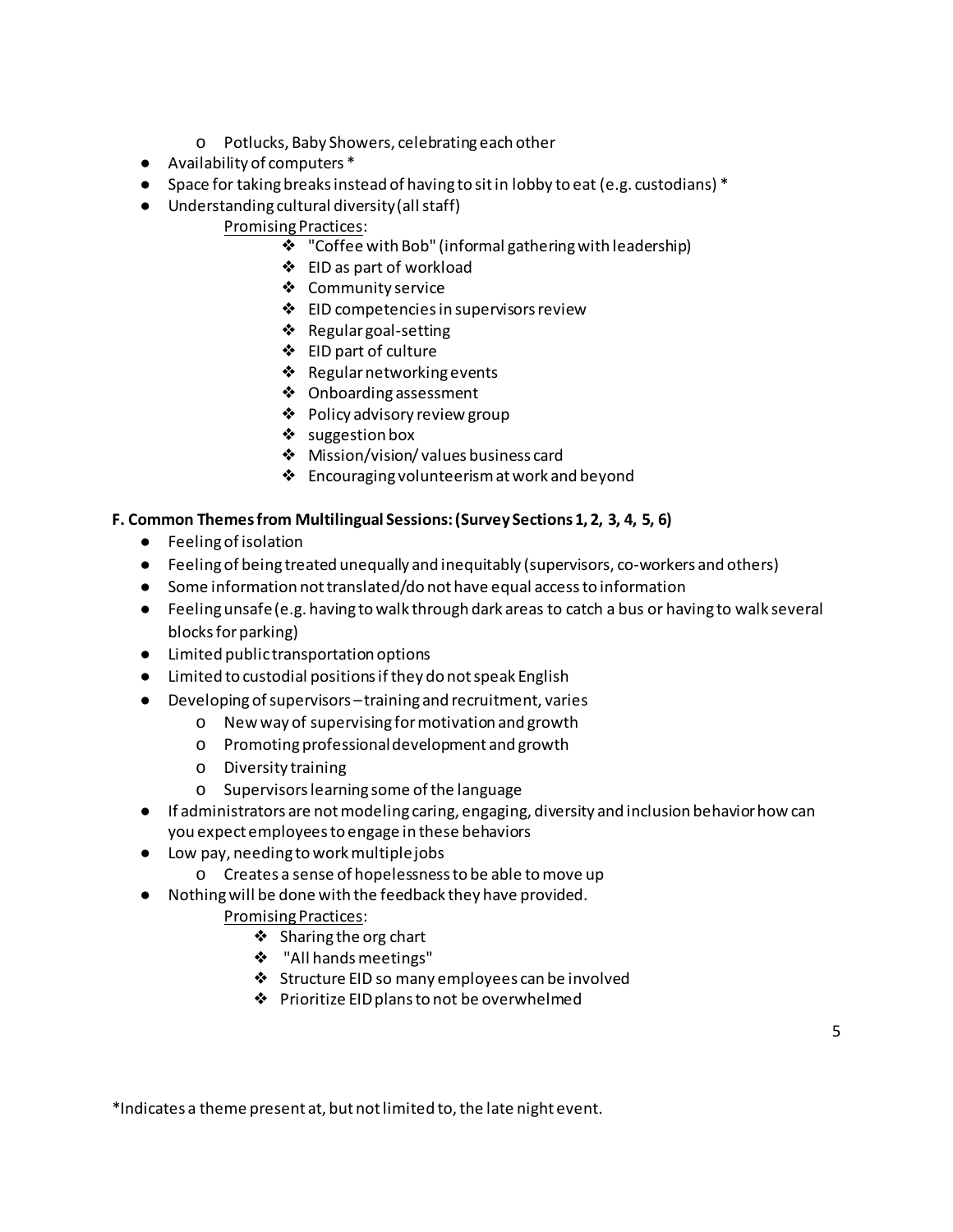- ❖ Provide "talking points" to managers for consistent EID message
- ❖ Mandatory supervisor training in EID

### **Draft Recommendations to EID Division Reports & Campus Conversation Feedback**

The Campus Conversation Feedback sub-committee worked with the EID Council as a whole to identify potential solutions and recommendations. These are organized into three categories: potential quick fixes, Division Recommendations, and Campus Wide Recommendations.

### **Potential Quick Fixes:**

- Providing custodial employees break areas with access to phone instead of having to eat in a lobby or public space.
- Public or private recognition –which does each employee prefer (e.g. shout outs at staff meeting
- Simple acknowledgements such as thank you, hello, job well done
- Know the staff you supervise and what is important to them
- Following the new Performance Management Policy, make sure supervisor and employee discuss and set professional development goals within 30 days of hire, re-assessed and discussed after six months, and for all employees at every annual evaluation and every six months. This must be a two-way conversation.
- Utilize HR Resources such as available supervisor training sessions.
- Consistent HR documentation for all regarding what constitutes sick time, vacation usage, etc.
- Job shadowing/meeting with work team as part of hiring process. This way the candidate sees the work environment and can ask questions about the job.
- Supervisors should work to "catch" their employees doing a good job and give them the good feedback at that time.

### **Division Recommendations:**

- Computer available in break area for staff without regular computer access.
- Employee input/feedback into supervisor evaluation/job performance (without fear of retaliation)
	- o Mechanism for coaching/mentoring/training a supervisor with a general pattern of poor communication. Challenging supervisor to work on relationship issues when it is just a couple people they have trouble with.
	- o Potential example: Supervisor of the supervisor talks with employees of the supervisor for input into areas such as communication, leadership, inclusiveness, respectfulness, etc. Supervisor of the supervisor uses the information in the supervisor's evaluation or another means of providing the feedback.
- Each division develop an employee recognition program (e.g. awards program, employee of the month, most innovative, best team, etc) with clear written criteria for recognition. Coworkers/peers should have input into who is recognized, at least for some of the recognitions.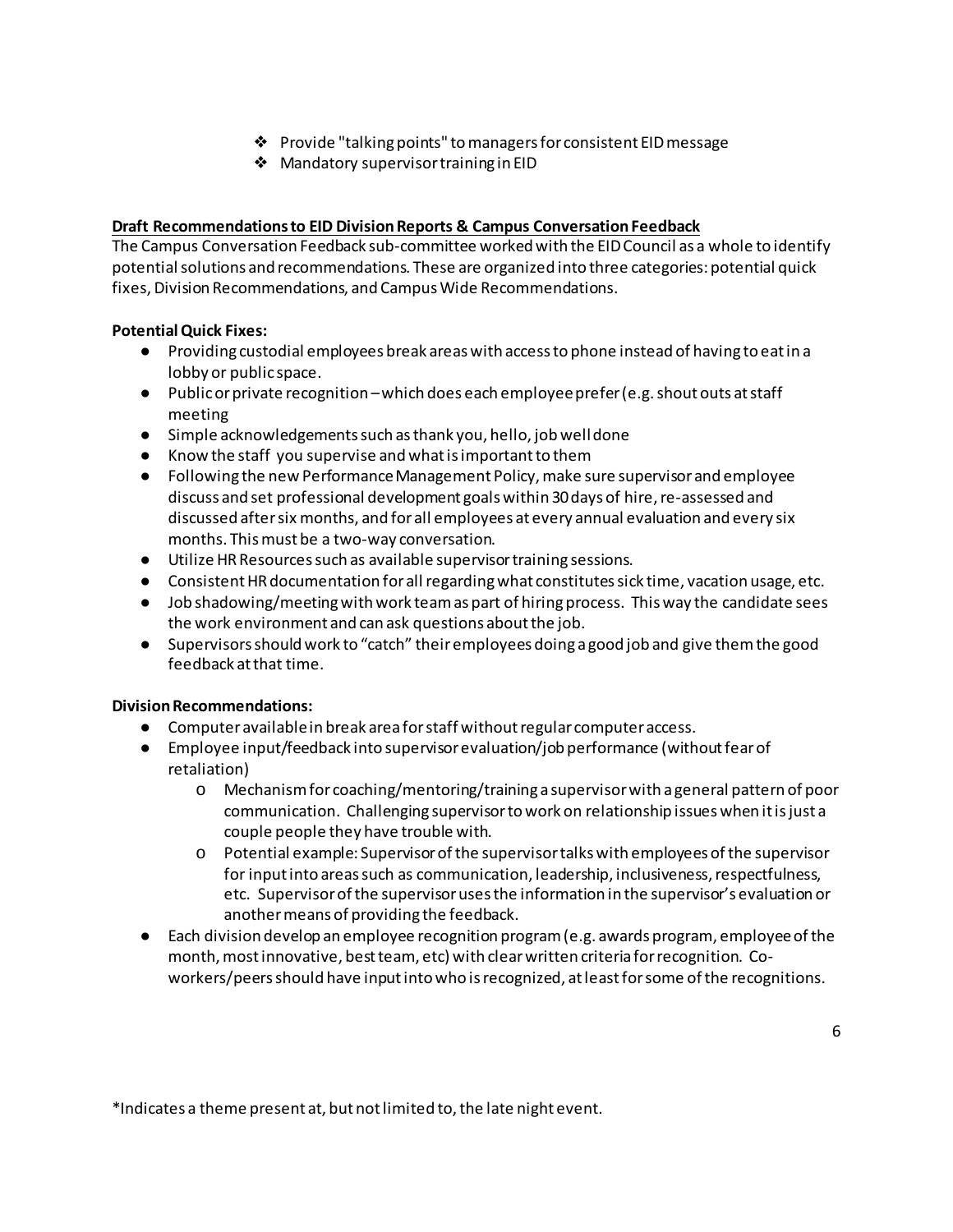- o VCFA provide \$1,000 for employee recognition for the largest divisions and \$500 for all the other divisions. The money would be for small prizes or awards. HR system doesn't seem to really allow for a direct monetary award. Perhaps policy could be shaped to allow for awarding some extra leave time.
- Intranet for communication a place where employees can go to find information from their division whether or not they are at work such as important division news, promotional/job postings, general information, etc.
- Where/when possible let employees try new or different ideas for how to best complete the work that must be done. Give employees some flexibility in how the job gets done.
- Supervisors should be consistent in applying policies. Where the application does need to differ, that should be documented as well so employees know what to expect.
- Provide supervisors with professional development that gives them the skill set to develop their employees.
- Encourage the development of current employees to fill higher level employees and use internal recruitment waivers in the new Recruitment, Assessment and Selection policy to select employees who have reached the set goals to take him or her to the next level, even if outside the department, but within the University.
- From the top down of each division set a clear expectation and demonstration of valuing respect of one another. Managers/supervisors must be willing to step in when they see disrespectful behavior and must not demonstrate disrespectful behavior.
	- o This may require training for staff and supervisors of basic communication techniques when you may disagree or need to have a difficult conversation about performance.
	- o Immediately address bullying, sexual harassment or cultural harassment in the workplace when it is observed or reported.
	- o There seems to be a direct correlation between feeling respected and the quality of the relationship between the supervisor and employee.
	- o Disengaged supervisors tend to lead to dissatisfied employees.
- In areas where employees are spread out, provide radios to communicate with one another. In divisions where radios have been provided, the employees are able to more effectively assistance one another as needed or alert othersto a problem quickly.
- Implement a mentoring program for employees to help them develop themselves. o Peer coachingmodels used in UW Housing.
- Create a career lattice document for each position so employees can identify potential paths for development to move up within the university.

### **Campus Wide Recommendations:**

● Employee Appreciation Day at a Women's Basketball game. One just for FP&M, two others dividing out the rest of the divisions in the VCFA with announced division recognition at the game. Employee gets two tickets. Sunday games may work best to include the most employees. Perhaps marketing contests during the game would select employee(s) from those groups being recognized. VCFA would need to work out something with Athletics for the tickets.